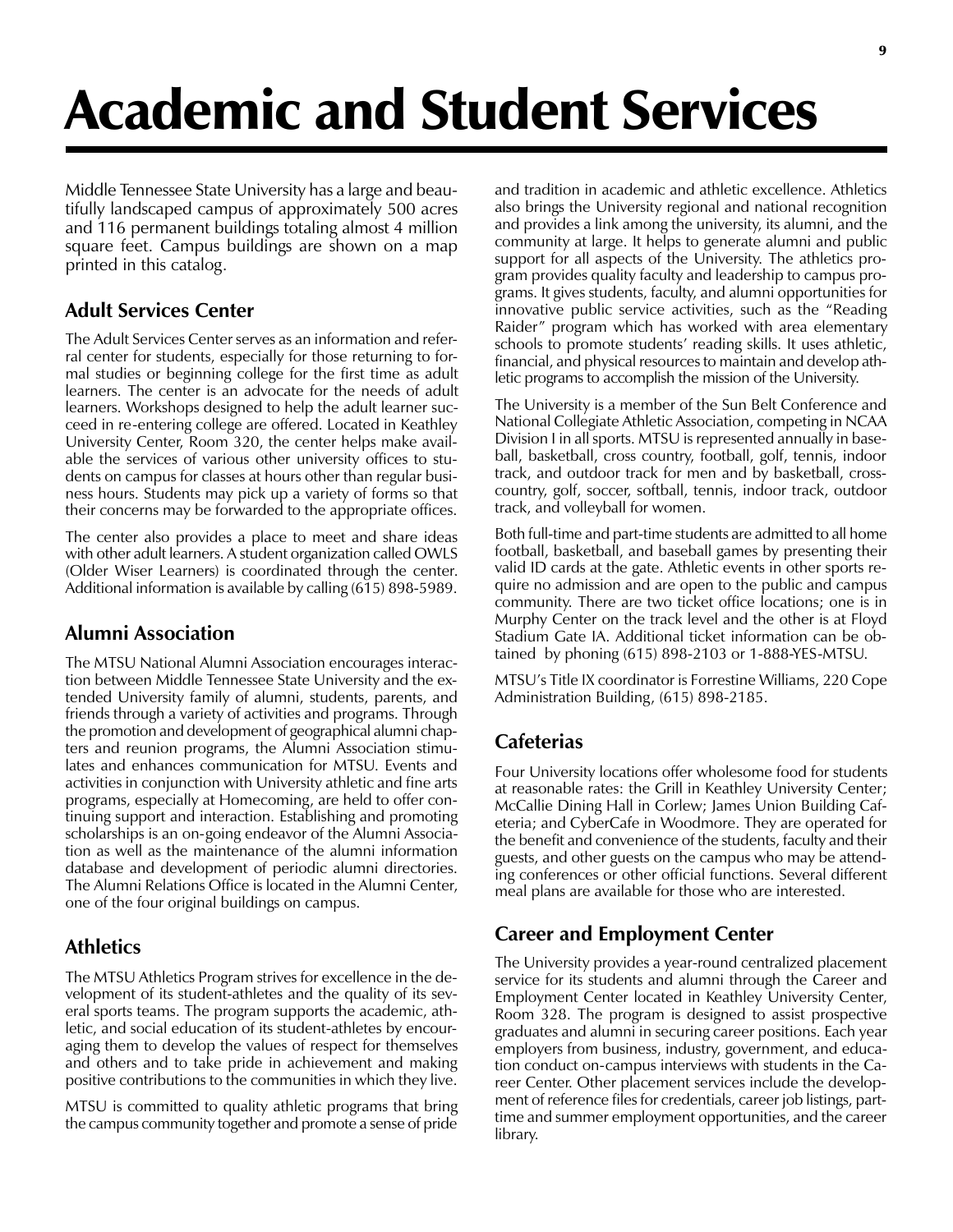Students seeking part-time jobs in the community may apply through the Student Employment Center, 898-2500. Referrals to prospective employers will be made by the center.

#### Center for Historic Preservation

One of two Centers of Excellence at MTSU, the Center for Historic Preservation was established in 1984. It is a research and public service institute committed to the identification, conservation, protection, and enhancement of the historic environment. Through its varied projects, programs, and activities, the center responds directly to the needs and concerns of communities and organizations working to include heritage in their future economic development strategies. Providing leadership and assistance on a local, state, regional, and national basis, the center's work falls within six initiatives.

Town and country preservation recognizes the unique heritage, resources, and problems of rural areas and small towns. National Register nominations for individual buildings and historic districts are an ongoing priority of this initiative. The Tennessee Century Farm Program is a documentary and educational project for farms that have been in the same family for at least 100 years. The African-American Rural Church Project, also a continuing project, documents the state's historic black churches, often identifying schools and cemeteries as well.

Heritage education addresses the use of local historic resources as teaching tools in the K-12 grades. The center cooperates with the MTSU College of Education and Behavioral Science and local schools to develop and test new teaching materials and provide teacher-training workshops. The center also works closely with community heritage organizations to guide and assist them in preservation and education projects. The Heritage Education Network is a national Web site for teachers.

**Heritage tourism** is specifically directed at research and methods for communities to use to attract and increase visitation to local cultural and historic sites while protecting and interpreting these significant resources. The center's current projects include the development of the National Heritage Area on the Civil War in Tennessee (www.mtsu.edu/~tncivwar).

Building technology and architectural conservation involves research methodology and technology for dating, analyzing, and applying restoration techniques. The center offers assistance with paint and wallpaper analysis and structural investigation and recommendations. The center is the lead agency in a national project on curatorial standards for architectural fragment collections.

Information resources management includes the center's computer resources, such as autocad drawings, access to preservation databases, desktop publishing, and other necessary support programs for the development and completion of projects in each of the center's initiatives.

Museum and historic sites offers assistance to heritage museums in basic planning, adaptive restoration of historic buildings for museum use, collections management, and exhibit development. The center focuses on addressing the needs and problems of small museums.

Graduate-level staff teach two to three historic preservation courses each year for the Department of History and direct selected theses. The center also funds a limited number of graduate research assistantships each year. Graduate and undergraduate students work at the center to assist staff on a variety of applied research and public service projects, gaining valuable interdisciplinary experience to supplement their in-class training. The center's technical library and facilities are visited by and serve students, interested individuals, and preservation professionals.

One recent project, The Tennessee Encyclopedia of History and Culture, is a partnership among the center, the Tennessee Historical Society, and the Tennessee General Assembly, to produce a modern, comprehensive reference book on history and culture. The book was released in 1998.

## Center for Popular Music

One of two Centers of Excellence at MTSU, the Center for Popular Music is an interdisciplinary research center devoted to promoting scholarship in and disseminating information on American popular music. The center recognizes popular music as a unique form of human expression that is shaped by a variety of socio-cultural, artistic, commercial, and technological factors and as one which has always occupied a significant place in American cultural history. In support of its aims, the center maintains an extensive archive and sponsors various research projects, publications, and public programs.

The center's research collection is broadly representative of the diversity of American vernacular music, while being particularly strong in its holdings of music of the southeast. Rock and roll (and its roots) and the many forms of vernacular religious music are major focuses of the collection. Holdings encompass a variety of media, including sheet music, sound recordings, audio and video tapes, books, serials, photographs, posters, manuscripts, clippings, and microforms.

The center is engaged in an extensive program of activities, including sponsoring lectures, conferences, and symposia; producing concerts of historical popular music; and producing extensively-annotated sound recordings.

The center's resources support undergraduate, graduate, and faculty research in a variety of disciplines and departments. Noteworthy among these are the Department of Recording Industry, the Music Industry concentration in the School of Music, the Public History Program in the History Department, and the interdisciplinary Southern Studies and African American Studies minors. The center's resources also serve the music industry, scholars from other institutions in North America and Europe, trade and university presses, and the broadcast media.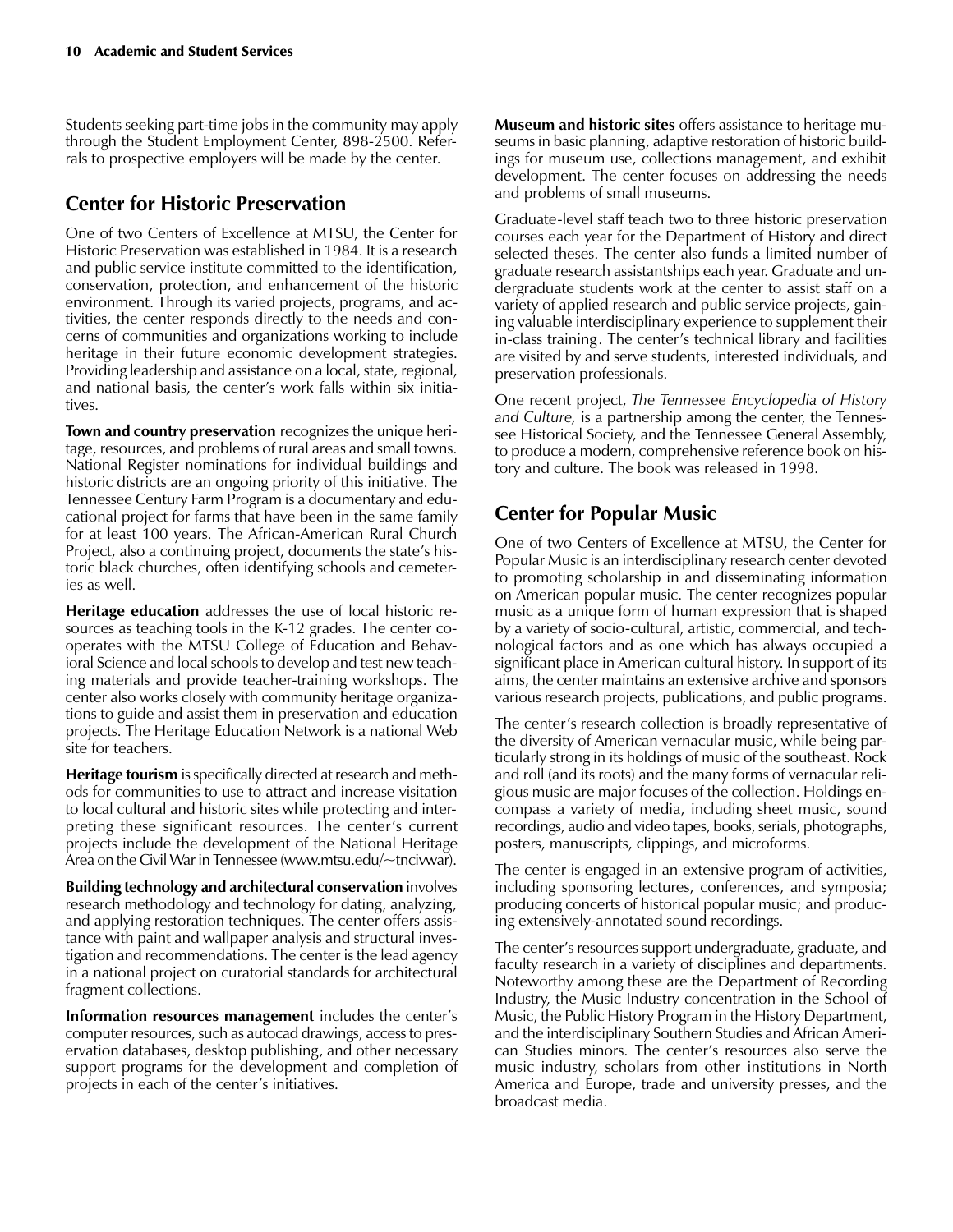#### Day Care Laboratory

The MTSU Day Care Laboratory provides a safe, healthy, and stimulating environment where children ages three to five can stay on a half-time basis (either Monday, Wednesday, Friday or Tuesday, Thursday) while their parents are at school. The maximum capacity is 24 children per day with the following enrollment priorities:

- 1. children of students who need part-time care (first priority in Fall and Spring Semesters);
- 2. children of students who need full-time time care (first priority in the Summer Semester);
- 3. children of University employees;<br>4. children of community residents.
- children of community residents.

#### Disabled Student Services

Disabled Student Services is the coordinating body which distributes information concerning services available to students with disabilities. The office acts as an advocate for disabled students at the University, surveying the needs of these students and developing programs to meet those needs. Information and assistance can be obtained by calling (615) 898-2783 or visiting the office located in Keathley University Center, Room 120.

MTSU's ADA/504 coordinator is Watson Hannah, 119 Cope Administration Building, (615) 898-5366.

#### Endowed Chairs

Several academic programs are enriched through the establishment of Chairs dedicated to the support of a particular discipline. The chairholders may be full-time faculty members or may be individuals from the appropriate business or professional field who are on campus for special seminars or lecture series.

Two Chairs, funded by gifts to the University Foundation, are administered through the Economics and Finance Department, of which the chairholders are members. More information is available through that department. The Chairs are

#### Martin Chair of Insurance Weatherford Chair of Finance

MTSU houses nine **Chairs of Excellence**, established with a combination of private, University, and State funds. They are

The Jennings Jones Chair in Free Enterprise Jennings A. Jones College of Business The Jennings Jones Chair in Urban and Regional Planning Jennings A. Jones College of Business

The John Seigenthaler Chair in First Amendment Studies

College of Mass Communication

The Dr. Carl Adams Chair in HealthCare Services Several departments

The National HealthCare Chair in Nursing School of Nursing

#### The Robert E. and Georgianna West Russell Chair in Manufacturing Excellence

Engineering Technology and Industrial Studies Department

The Katherine Davis Murfree Chair in Dyslexic Studies

Several departments

John C. Miller Chair in Equine Reproductive Physiology

School of Agribusiness and Agriscience

Mary E. Miller Chair in Equine Health

School of Agribusiness and Agriscience

#### Albert Gore Research Center

The Albert Gore Research Center preserves and makes available for research a variety of historical documents and photographs. Its collections focus on the history of politics and public policy and on Middle Tennessee State University and the region it serves. The Gore Center assists a variety of researchers, including undergraduates; graduate students; MTSU administrators, faculty and other scholars; the media; and citizens of the local community. The center is named for Albert Gore, Sr. (B.S., MTSU '32), whose papers from his Congressional career (1938-1971) form the largest and one of the most important collections in the repository.

### Housing and Residential Life

Housing facilities on campus include 24 residence halls and apartment complexes housing 3,800 single students and families. Information may be obtained from Housing and Residential Life, Keathley University Center 300.

#### Information Technology

The MTSU Office of Information Technology (OIT) manages and supports information technology resources on campus. OIT manages the campus network and MTSU's primary academic and administrative computing systems, provides telecommunications services, promotes and supports instructional technology, provides academic computing support, provides technical support, supports MTSU's primary administrative applications such as student information, Web and telephone registration, and oversees the campus ID system. For more information, see the OIT Web site at www.mtsu.edu/ $\sim$ oit.

Any MTSU student, faculty, or staff member may have an account on the central server for accessing on-campus resources as well as state, regional, national, and international networks including Internet. Accounts for MTSU students are generated upon completion of registration. To activate that account, access the MTSU home page from any Internet accessible computer, click on the Computing Accounts button, and read through the information about your campus computer account—especially the directions on deciding on an acceptable password. Following the onscreen directions, go to www.mtsu.edu/changepw and enter your student identification information and password. The account will be ready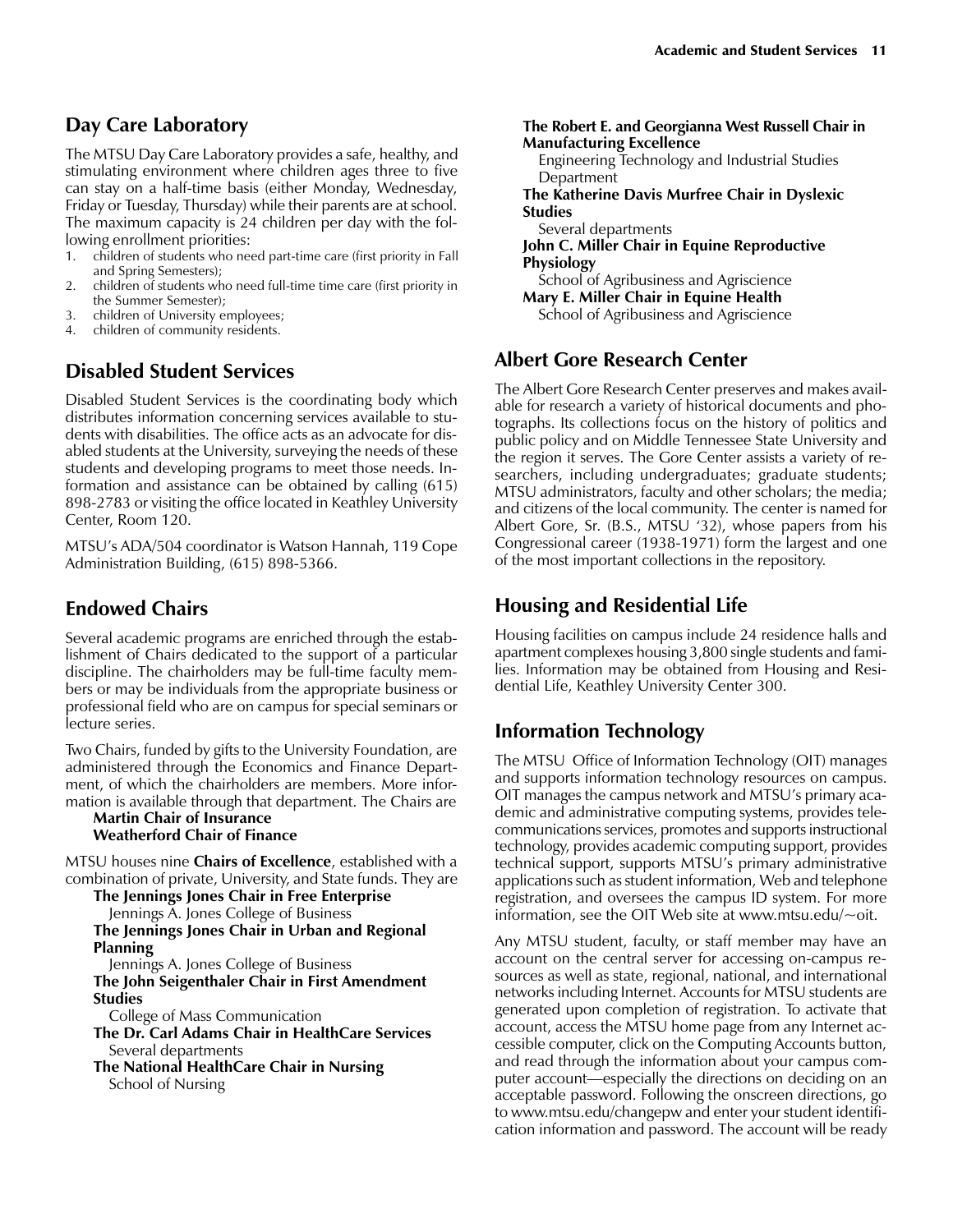to use within 10 minutes. Faculty and staff accounts are created on completion of an application. These application forms are available in the Office Information Technology (OIT), in the basement of Cope Administration Building, Room 3, or at the OIT Help Desk (898-5345).

#### The Instructional Technology Support Center

The Instructional Technology Support Center (ITSC), in the McWherter Learning Resources Center, provides facilities, training, and support for the use of instructional technology by MTSU faculty, MTSU students, and K-12 teachers. The ITSC consists of several related units and facilities, including Audio/Visual Services, Instructional Media Resources, two computer labs, faculty and graduate student multimedia development centers, a twenty-first century classroom, a video conferencing classroom, and a satellite video conferencing center.

Two Pentium computer labs are available in the ITSC for use by faculty and students. Computers in both labs have access to the campus network. A description of the hardware and software in the computer labs and a monthly listing of open hours are posted on the ITSC Web page (http:// www.mtsu.edu/~itsc). Faculty and graduate students can create multimedia lectures or presentations at four multimedia development stations in the ITSC.

Audio/Visual Services maintains an inventory of audio-visual equipment for faculty check-out, repairs campus audiovisual equipment, provides dubbing services, records off-air programming for classroom use, and supports satellite downlinking. Audio/Visual Services also offers professional video production services for MTSU faculty and administrators, including studio production, remote production, and post production.

Instructional Media Resources (IMR) manages a large collection of videotapes, audio tapes, slides, filmstrips, computer software, CD-ROMs, and laserdiscs available for faculty use in classrooms and for on-site use by students. Instructional Media Resources also has typewriters and both Macintosh and Pentium computers available for walk-in use by faculty and students. Faculty can reserve IMR materials and place their own multimedia resources on reserve in Instructional Media Resources for on-site use by their students.

The Satellite Video Conferencing Center offers quality educational programming to K-12 schools by satellite to six rural Tennessee counties and by cable television to viewers in Murfreesboro and Rutherford County. The satellite facilities can be scheduled by units across campus for local, statewide, or national broadcast of special events and programs. Both digital and analog C-band transmission options are available.

#### Keathley University Center James Union Building

The Keathley University Center and James Union Building are service-oriented buildings for the use of the campus community. Services and facilities include

- a modern, self-service bookstore;
- a complete-service post office with individual mailboxes available;
- recreational facilities for activities such as billiards, pingpong, cards, chess, checkers, and electronic games;
- a mini-market with a variety of snacks;
- meeting rooms, ballroom, and auditorium for clubs, organizations, and campus-sponsored programs;
- diversified programs which include movies, musical groups, speakers, dances, and cultural events all planned and presented by student committees; and
- food services including the Keathley University Center Grill and James Union Building banquet and luncheon services.

#### McWherter Learning Resources Center

The McWherter Learning Resources Center provides the opportunity for a different approach to learning. Completed in 1975, this unique 65,000 square-foot facility received national recognition for the award-winning design and is considered a model by other institutions throughout the region. The McWherter Learning Resources Center is the primary facility for teacher education programs and provides instructional technology support to faculty and programs at MTSU as well as area school districts.

In addition to the Instructional Technology Support Center, the support areas of Photographic Services and Publications and Graphics have the dual responsibility of producing materials for classroom use and for serving the entire University community's photography and publication needs. Also housed in the facility are the WMOT-FM Radio Station and the Albert Gore Research Center.

#### Murphy Center

Charles M. Murphy Center is a multi-purpose building for instruction, recreation, athletics, and convocations. This versatile structure provides facilities that enhance total health, physical education, recreation, and safety programs as well as house outstanding athletic and entertainment events. The complex includes the Monte Hale Basketball Arena, two auxiliary gymnasiums, four handball courts, classrooms, two dance studios, an indoor track, indoor tennis courts, men's and women's dressing rooms, and weight training equipment. The ticket office and student ID office are also located in Murphy Center (track level).

#### Recreation Center

The Campus Recreation Office, located in the Recreation Center, administers a comprehensive recreation program for MTSU students. Opportunities include participation in team or club sports, outdoor pursuits, fitness activities, aquatic programs, and leisure clinics. A wide variety of outdoor and other recreation equipment is available for checkout by students.

The Recreation Center, which opened in Fall 1995, provides students with a state-of-the-art facility. The center includes